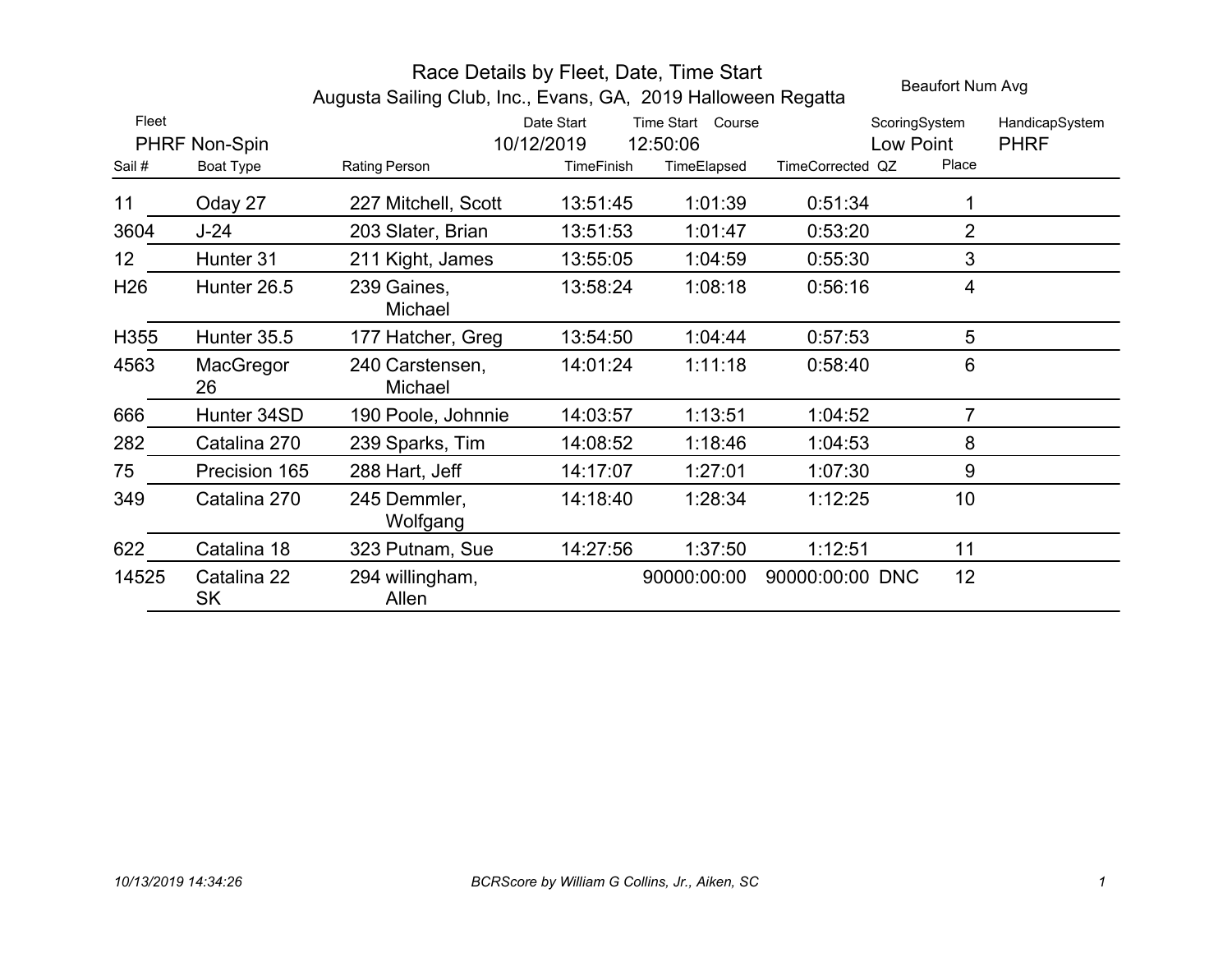| Augusta Sailing Club, Inc., Evans, GA, 2019 Halloween Regatta |                          |                            |                   |                   |                  | Beaufort Num Avg |                |
|---------------------------------------------------------------|--------------------------|----------------------------|-------------------|-------------------|------------------|------------------|----------------|
| Fleet                                                         |                          |                            | Date Start        | Time Start Course |                  | ScoringSystem    | HandicapSystem |
|                                                               | PHRF Non-Spin            |                            | 10/12/2019        | 14:34:43          |                  | Low Point        | <b>PHRF</b>    |
| Sail #                                                        | Boat Type                | Rating Person              | <b>TimeFinish</b> | TimeElapsed       | TimeCorrected QZ | Place            |                |
| 3604                                                          | $J-24$                   | 203 Slater, Brian          | 15:38:36          | 1:03:53           | 0:55:09          |                  |                |
| 12 <sub>2</sub>                                               | Hunter 31                | 211 Kight, James           | 15:39:39          | 1:04:56           | 0:55:28          | $\overline{2}$   |                |
| 11                                                            | Oday 27                  | 227 Mitchell, Scott        | 15:41:22          | 1:06:39           | 0:55:45          | 3                |                |
| H355                                                          | Hunter 35.5              | 177 Hatcher, Greg          | 15:41:20          | 1:06:37           | 0:59:34          | 4                |                |
| 4563                                                          | MacGregor<br>26          | 240 Carstensen,<br>Michael | 15:49:50          | 1:15:07           | 1:01:48          | 5                |                |
| H <sub>26</sub>                                               | Hunter 26.5              | 239 Gaines,<br>Michael     | 15:51:25          | 1:16:42           | 1:03:11          | 6                |                |
| 666                                                           | Hunter 34SD              | 190 Poole, Johnnie         | 15:58:40          | 1:23:57           | 1:13:44          | $\overline{7}$   |                |
| 282                                                           | Catalina 270             | 239 Sparks, Tim            | 16:06:07          | 1:31:24           | 1:15:18          | 8                |                |
| 349                                                           | Catalina 270             | 245 Demmler,<br>Wolfgang   |                   | 90000:00:00       | 90000:00:00 DNF  | 9                |                |
| 75                                                            | Precision 165            | 288 Hart, Jeff             |                   | 90000:00:00       | 90000:00:00 DNF  | 9                |                |
| 14525                                                         | Catalina 22<br><b>SK</b> | 294 willingham,<br>Allen   |                   | 90000:00:00       | 90000:00:00 DNC  | 9                |                |
| 622                                                           | Catalina 18              | 323 Putnam, Sue            |                   | 90000:00:00       | 90000:00:00 DNF  | 9                |                |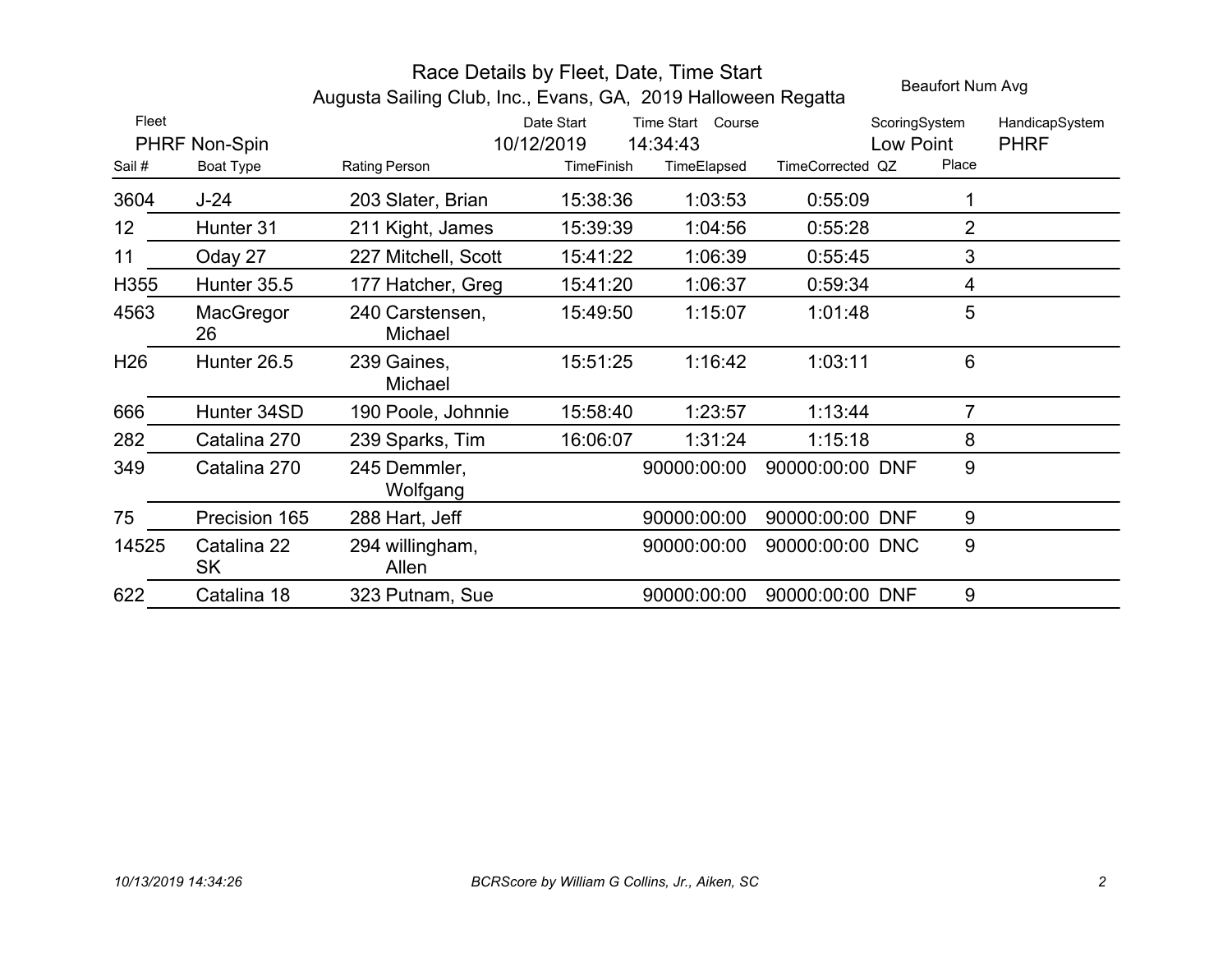|                 |                          | Augusta Sailing Club, Inc., Evans, GA, 2019 Halloween Regatta |                   |                   |                  | Beaufort Num Avg |                |
|-----------------|--------------------------|---------------------------------------------------------------|-------------------|-------------------|------------------|------------------|----------------|
| Fleet           |                          |                                                               | Date Start        | Time Start Course |                  | ScoringSystem    | HandicapSystem |
|                 | PHRF Non-Spin            |                                                               | 10/13/2019        | 10:40:13          |                  | Low Point        | <b>PHRF</b>    |
| Sail#           | Boat Type                | Rating Person                                                 | <b>TimeFinish</b> | TimeElapsed       | TimeCorrected QZ | Place            |                |
| 11              | Oday 27                  | 227 Mitchell, Scott                                           | 11:03:04          | 0:22:51           | 0:19:07          |                  |                |
| 12 <sub>2</sub> | Hunter 31                | 211 Kight, James                                              | 11:02:51          | 0:22:38           | 0:19:20          | $\overline{2}$   |                |
| H355            | Hunter 35.5              | 177 Hatcher, Greg                                             | 11:03:09          | 0:22:56           | 0:20:30          | 3                |                |
| 282             | Catalina 270             | 239 Sparks, Tim                                               | 11:07:20          | 0:27:07           | 0:22:20          | 4                |                |
| H <sub>26</sub> | Hunter 26.5              | 239 Gaines,<br>Michael                                        | 11:07:22          | 0:27:09           | 0:22:22          | 5                |                |
| 4563            | MacGregor<br>26          | 240 Carstensen,<br>Michael                                    | 11:07:26          | 0:27:13           | 0:22:24          | 6                |                |
| 75              | Precision 165            | 288 Hart, Jeff                                                | 11:09:27          | 0:29:14           | 0:22:41          | 7                |                |
| 666             | Hunter 34SD              | 190 Poole, Johnnie                                            | 11:06:09          | 0:25:56           | 0:22:47          | 8                |                |
| 622             | Catalina 18              | 323 Putnam, Sue                                               | 11:14:00          | 0:33:47           | 0:25:09          | 9                |                |
| 349             | Catalina 270             | 245 Demmler,<br>Wolfgang                                      | 11:11:52          | 0:31:39           | 0:25:53          | 10               |                |
| 14525           | Catalina 22<br><b>SK</b> | 294 willingham,<br>Allen                                      |                   | 90000:00:00       | 90000:00:00 DNC  | 11               |                |
| 3604            | $J-24$                   | 203 Slater, Brian                                             |                   | 90000:00:00       | 90000:00:00 DNS  | 11               |                |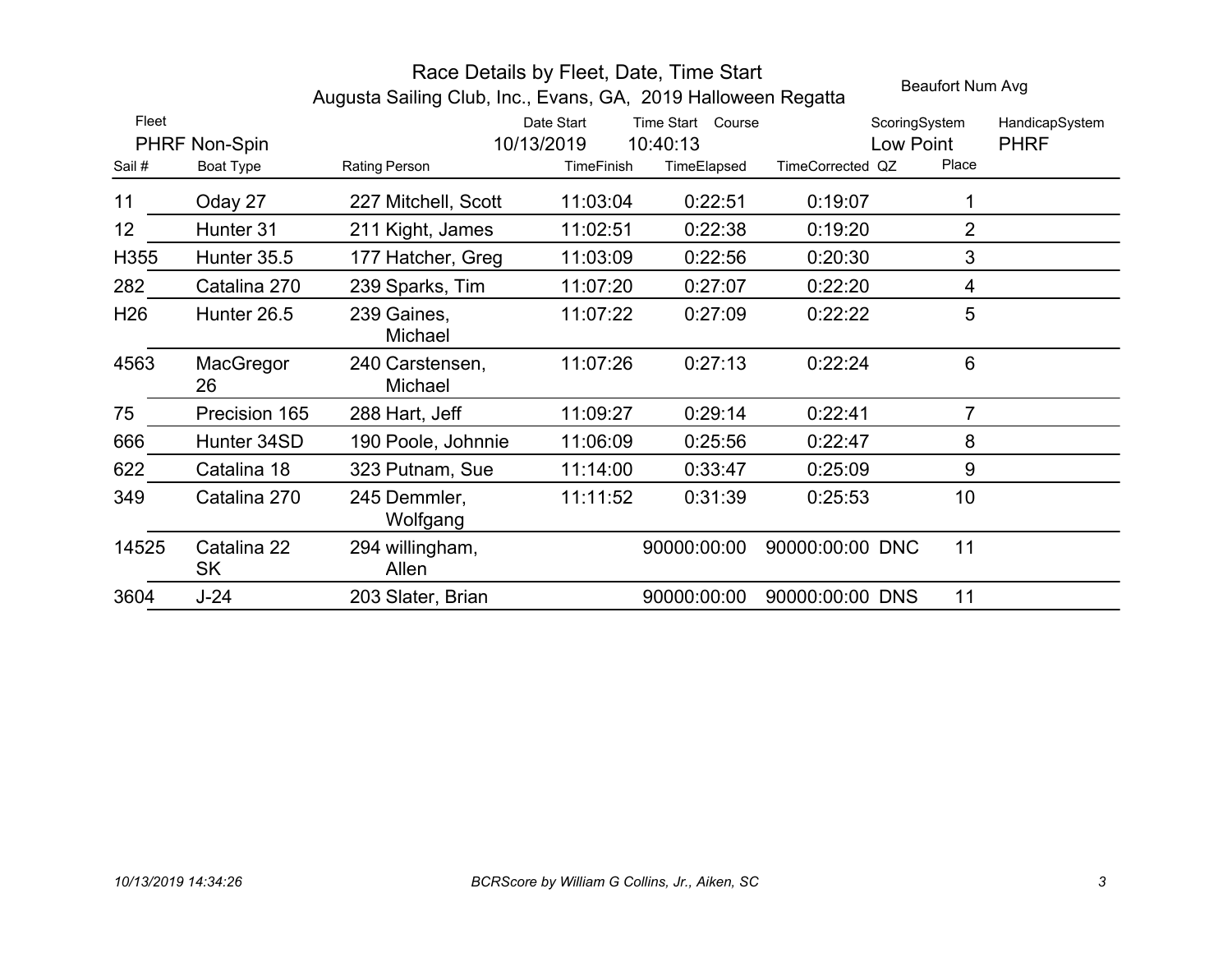|                 |                          | Augusta Sailing Club, Inc., Evans, GA, 2019 Halloween Regatta |            |                   |                  | Beaufort Num Avg |                |
|-----------------|--------------------------|---------------------------------------------------------------|------------|-------------------|------------------|------------------|----------------|
| Fleet           |                          |                                                               | Date Start | Time Start Course |                  | ScoringSystem    | HandicapSystem |
|                 | PHRF Non-Spin            |                                                               | 10/13/2019 | 11:22:42          |                  | Low Point        | <b>PHRF</b>    |
| Sail#           | Boat Type                | Rating Person                                                 | TimeFinish | TimeElapsed       | TimeCorrected QZ | Place            |                |
| 11              | Oday 27                  | 227 Mitchell, Scott                                           | 12:11:30   | 0:48:48           | 0:40:49          |                  |                |
| 622             | Catalina 18              | 323 Putnam, Sue                                               | 12:18:42   | 0:56:00           | 0:41:42          | $\overline{2}$   |                |
| 4563            | MacGregor<br>26          | 240 Carstensen,<br>Michael                                    | 12:14:52   | 0:52:10           | 0:42:55          | 3                |                |
| H <sub>26</sub> | Hunter 26.5              | 239 Gaines,<br>Michael                                        | 12:15:10   | 0:52:28           | 0:43:13          | 4                |                |
| 75              | Precision 165            | 288 Hart, Jeff                                                | 12:18:33   | 0:55:51           | 0:43:19          | 5                |                |
| 12              | Hunter 31                | 211 Kight, James                                              | 12:14:26   | 0:51:44           | 0.44:11          | 6                |                |
| 282             | Catalina 270             | 239 Sparks, Tim                                               | 12:16:31   | 0:53:49           | 0.44:20          | $\overline{7}$   |                |
| H355            | Hunter 35.5              | 177 Hatcher, Greg                                             | 12:14:53   | 0:52:11           | 0:46:39          | 8                |                |
| 666             | Hunter 34SD              | 190 Poole, Johnnie                                            | 12:18:54   | 0:56:12           | 0:49:22          | 9                |                |
| 349             | Catalina 270             | 245 Demmler,<br>Wolfgang                                      | 12:26:41   | 1:03:59           | 0:52:19          | 10               |                |
| 14525           | Catalina 22<br><b>SK</b> | 294 willingham,<br>Allen                                      |            | 90000:00:00       | 90000:00:00 DNF  | 11               |                |
| 3604            | $J-24$                   | 203 Slater, Brian                                             |            | 90000:00:00       | 90000:00:00 DNC  | 11               |                |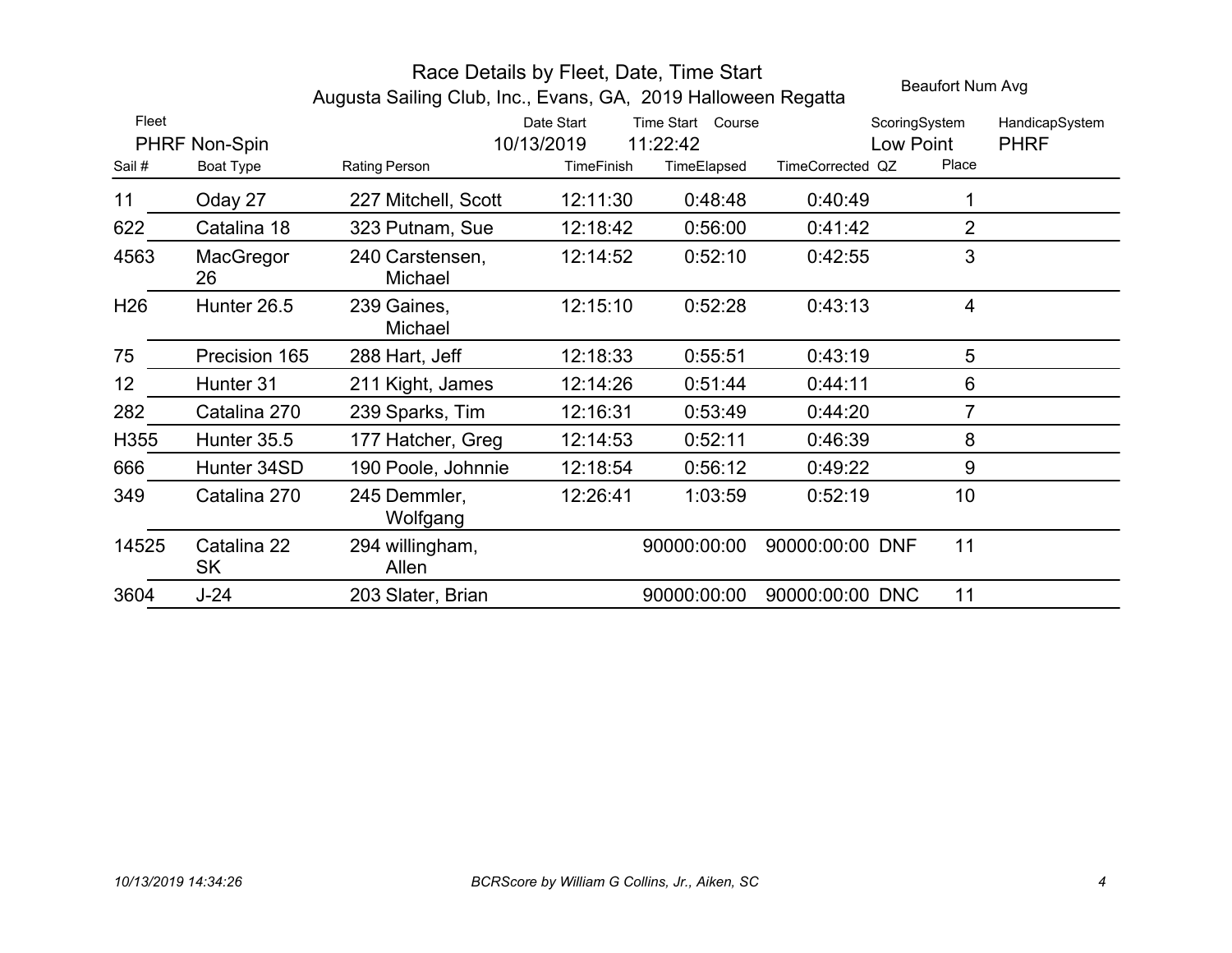|        |                  |                  | Race Details by Fleet, Date, Time Start<br>Beaufort Num Avg<br>Augusta Sailing Club, Inc., Evans, GA, 2019 Halloween Regatta |                               |                  |                            |                               |
|--------|------------------|------------------|------------------------------------------------------------------------------------------------------------------------------|-------------------------------|------------------|----------------------------|-------------------------------|
| Fleet  | <b>PHRF Spin</b> |                  | Date Start<br>10/12/2019                                                                                                     | Time Start Course<br>12:50:06 |                  | ScoringSystem<br>Low Point | HandicapSystem<br><b>PHRF</b> |
| Sail # | Boat Type        | Rating Person    | <b>TimeFinish</b>                                                                                                            | TimeElapsed                   | TimeCorrected QZ | Place                      |                               |
| 4449   | $J-24$           | 174 Joy, Edwin   | 13:43:20                                                                                                                     | 0:53:14                       | 0:47:48          |                            |                               |
| 32955  | Capri 30         | 114 Claffey, Jim | 13:41:30                                                                                                                     | 0:51:24                       | 0:50:19          | っ                          |                               |
|        |                  |                  |                                                                                                                              |                               |                  |                            |                               |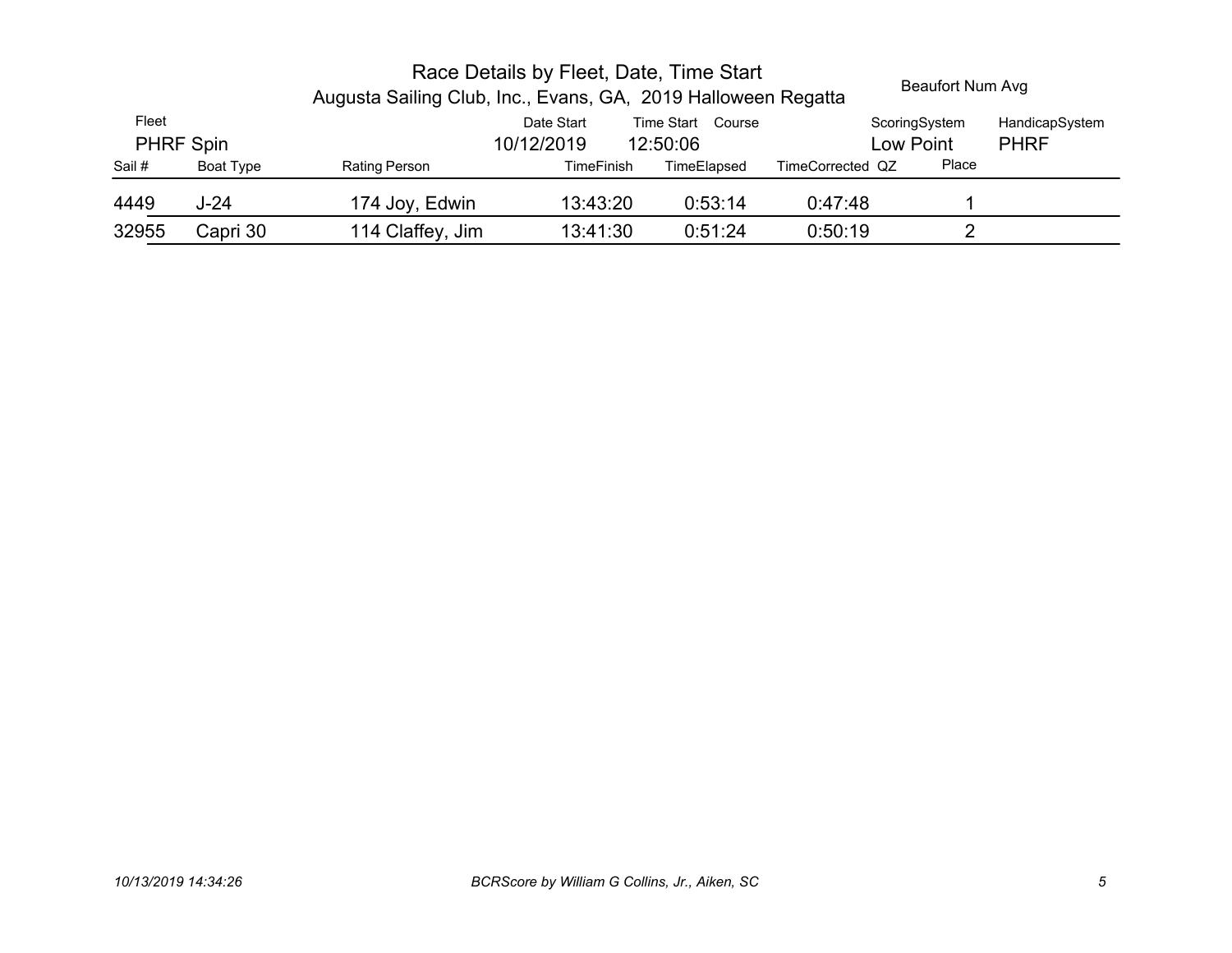|                  |                  |                          |             |                        |                                                               | Beaufort Num Avg                                                                          |  |  |
|------------------|------------------|--------------------------|-------------|------------------------|---------------------------------------------------------------|-------------------------------------------------------------------------------------------|--|--|
| <b>PHRF Spin</b> |                  | Date Start<br>10/12/2019 | Course      |                        |                                                               | HandicapSystem<br><b>PHRF</b>                                                             |  |  |
| Boat Type        | Rating Person    | TimeFinish               | TimeElapsed |                        | Place                                                         |                                                                                           |  |  |
| Capri 30         | 114 Claffey, Jim | 14:47:18                 | 0:39:43     | 0.38.53                |                                                               |                                                                                           |  |  |
| $J-24$           | 174 Joy, Edwin   | 14:51:59                 | 0:44:24     | 0:39:52                |                                                               |                                                                                           |  |  |
|                  |                  |                          |             | Time Start<br>14:07:35 | Augusta Sailing Club, Inc., Evans, GA, 2019 Halloween Regatta | Race Details by Fleet, Date, Time Start<br>ScoringSystem<br>Low Point<br>TimeCorrected QZ |  |  |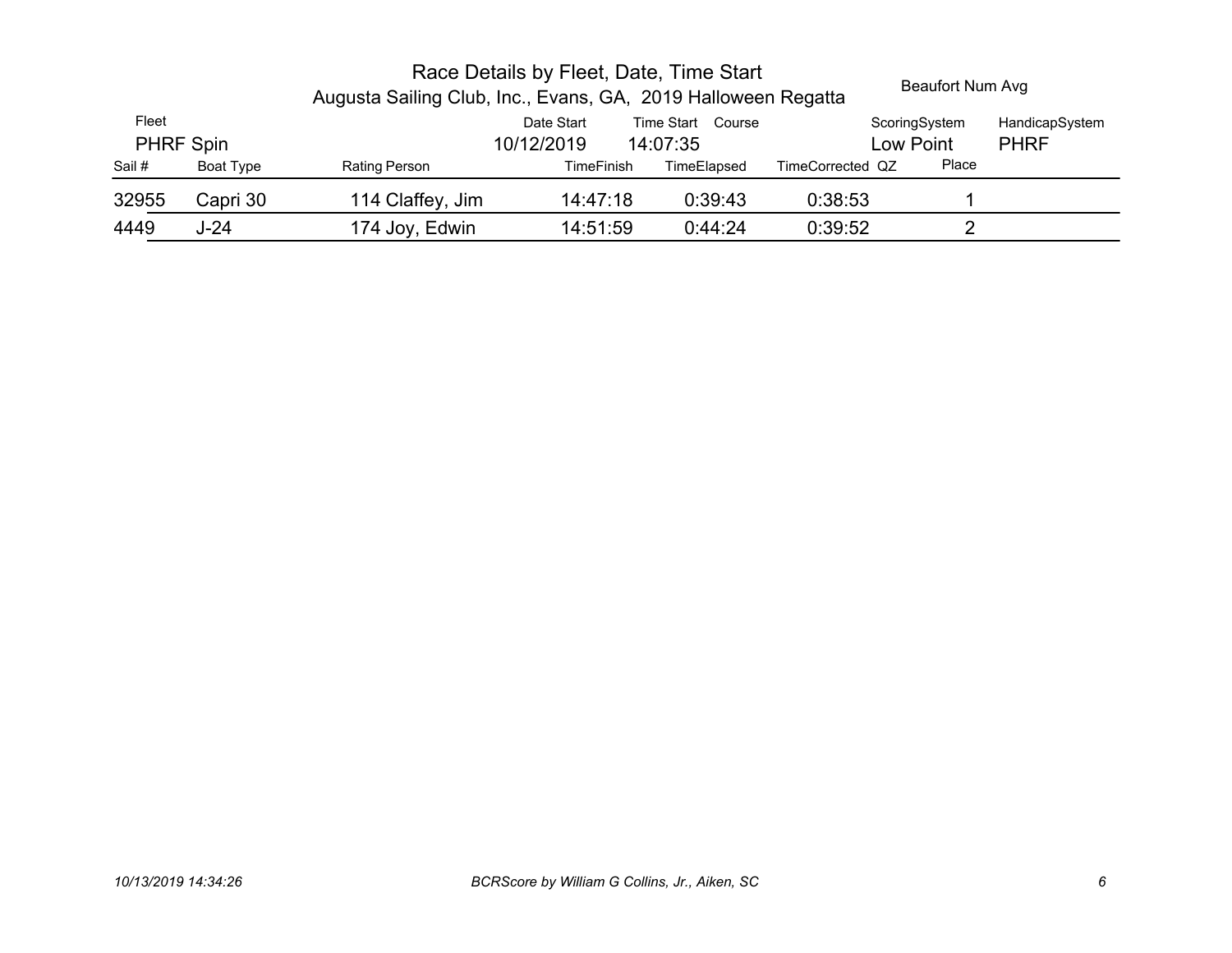| Augusta Sailing Club, Inc., Evans, GA, 2019 Halloween Regatta                                       | Beaufort Num Avg                                            |
|-----------------------------------------------------------------------------------------------------|-------------------------------------------------------------|
| Fleet<br>Time Start<br>Date Start<br>Course<br><b>PHRF Spin</b><br>10/12/2019<br>15:34:51           | HandicapSystem<br>ScoringSystem<br>Low Point<br><b>PHRF</b> |
| Sail #<br>Boat Type<br>TimeElapsed<br>TimeCorrected QZ<br><b>Rating Person</b><br><b>TimeFinish</b> | Place                                                       |
| 32955<br>0:27:49<br>114 Claffey, Jim<br>16:02:40<br>0:27:14<br>Capri 30                             |                                                             |
| 4449<br>0:32:44<br>$J-24$<br>174 Joy, Edwin<br>16:07:35<br>0.29.23                                  |                                                             |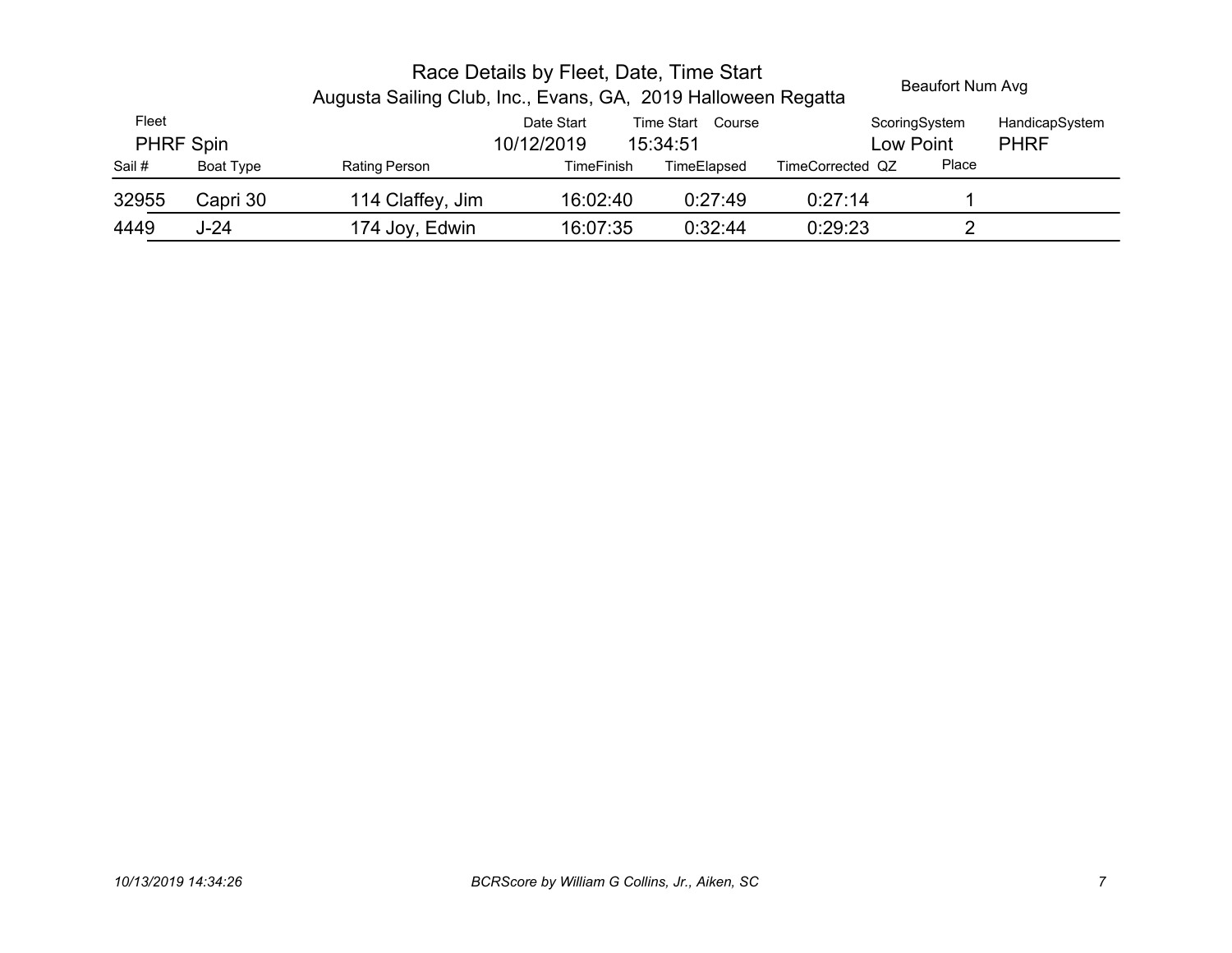| Race Details by Fleet, Date, Time Start<br>Augusta Sailing Club, Inc., Evans, GA, 2019 Halloween Regatta |                          |             |                               |       |                                                                    |  |
|----------------------------------------------------------------------------------------------------------|--------------------------|-------------|-------------------------------|-------|--------------------------------------------------------------------|--|
|                                                                                                          | Date Start<br>10/13/2019 |             |                               |       | HandicapSystem<br><b>PHRF</b>                                      |  |
| Rating Person                                                                                            | <b>TimeFinish</b>        | TimeElapsed |                               | Place |                                                                    |  |
| 174 Joy, Edwin                                                                                           | 10:58:30                 | 0:18:17     | 0:16:25                       |       |                                                                    |  |
| 114 Claffey, Jim                                                                                         | 10:57:55                 | 0:17:42     | 0:17:20                       |       |                                                                    |  |
|                                                                                                          |                          |             | Time Start Course<br>10:40:13 |       | Beaufort Num Avg<br>ScoringSystem<br>Low Point<br>TimeCorrected QZ |  |